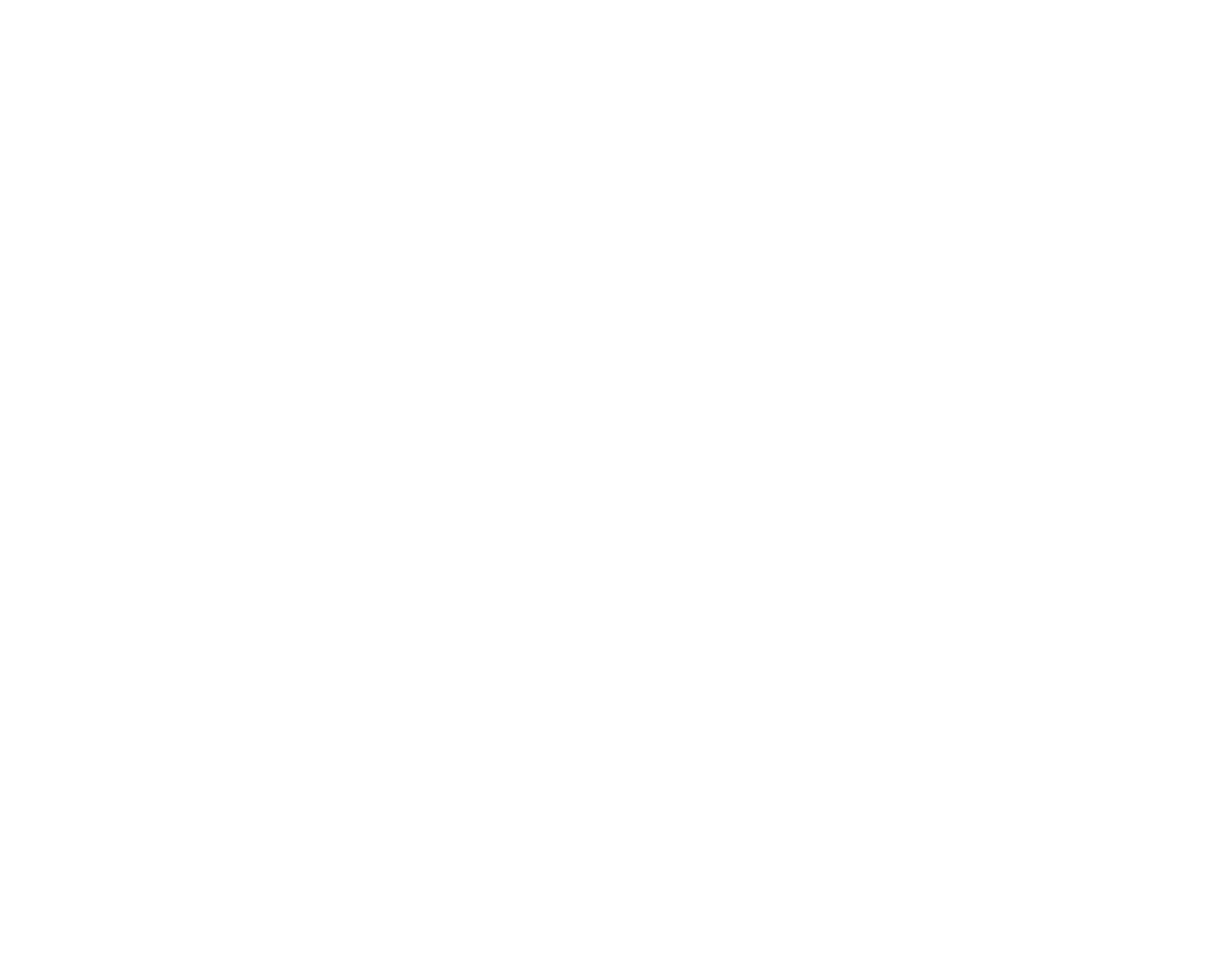# Texas Education Agency **2020-21 CCMR-Related Indicators (TAPR) GALENA PARK ISD (101910) - HARRIS COUNTY**

|                                             |                 |              |               |       |                                         |      |             |                 |          |                             | <b>Two</b><br><b>or</b> |                     |                     |         |
|---------------------------------------------|-----------------|--------------|---------------|-------|-----------------------------------------|------|-------------|-----------------|----------|-----------------------------|-------------------------|---------------------|---------------------|---------|
|                                             | <b>Academic</b> |              | <b>Region</b> |       | <b>African</b>                          |      |             | <b>American</b> |          | <b>Pacific</b>              |                         | <b>More Special</b> | Econ                |         |
|                                             | Year            | <b>State</b> | 04            |       | <b>District American Hispanic White</b> |      |             | Indian          |          | <b>Asian Islander Races</b> |                         | Ed                  | <b>Disady EB/EL</b> |         |
| Social Studies                              | 2020            | 52.3%        | 55.0%         | 35.1% | 55.6%                                   |      | 31.0% 50.0% |                 |          |                             |                         | $\ast$              | 32.4%               | ∗       |
|                                             | 2019            | 46.3%        | 52.0%         | 36.8% | 40.0%                                   |      | 39.1% 11.1% |                 |          |                             | $\ast$                  | $\ast$              | 37.9%               | $\ast$  |
| <b>SAT/ACT Results (Annual Graduates)</b>   |                 |              |               |       |                                         |      |             |                 |          |                             |                         |                     |                     |         |
| Tested                                      | 2019-20         | 76.7%        | 81.7%         | 39.4% | 49.0%                                   |      | 36.4% 46.0% |                 | * 88.9%  |                             | $-54.5%$                | 11.2%               | 36.3%               | 6.6%    |
|                                             | 2018-19         | 75.0%        | 82.1%         | 43.3% | 59.9%                                   |      | 39.8% 35.6% |                 | $*33.3%$ |                             | $-80.0\%$               | 15.7%               | 40.1% 13.6%         |         |
| At/Above Criterion for All Examinees        | 2019-20         | 35.7%        | 37.4%         | 19.9% | 12.7%                                   |      | 21.2% 30.4% |                 | $*37.5%$ |                             | $-33.3%$                | 7.1%                | 17.7% 15.4%         |         |
|                                             | 2018-19         | 36.1%        | 37.4%         | 16.7% | 13.5%                                   |      | 16.3% 42.9% |                 | $\ast$   |                             | $-25.0%$                | $0.0\%$             | 14.6%               | $0.0\%$ |
| <b>Average SAT Score (Annual Graduates)</b> |                 |              |               |       |                                         |      |             |                 |          |                             |                         |                     |                     |         |
| <b>All Subjects</b>                         | 2019-20         | 1019         | 1024          | 1042  | 1008                                    | 1055 | 1007        | $\ast$          | 1116     | $\overline{\phantom{a}}$    | 936                     | $\ast$              | 1043                | $\ast$  |
|                                             | 2018-19         | 1027         | 1028          | 1053  | 1028                                    | 1058 | 1084        | $\ast$          | $\star$  |                             | $\ast$                  | $\ast$              | 1042                | $\ast$  |
| English Language Arts and Writing           | 2019-20         | 513          | 514           | 526   | 520                                     | 530  | 511         | $\ast$          | 546      | $\overline{a}$              | 480                     | $\ast$              | 526                 | $\ast$  |
|                                             | 2018-19         | 517          | 515           | 536   | 519                                     | 541  | 542         | $\star$         | $\star$  | $\overline{\phantom{a}}$    | $\star$                 | $\ast$              | 531                 | $\ast$  |
| <b>Mathematics</b>                          | 2019-20         | 506          | 510           | 517   | 488                                     | 526  | 496         |                 | 570      | $\overline{\phantom{a}}$    | 456                     | $\ast$              | 518                 | $\ast$  |
|                                             | 2018-19         | 510          | 513           | 518   | 509                                     | 517  | 542         |                 | $\ast$   |                             |                         | $\ast$              | 511                 | $\ast$  |
| <b>Average ACT Score (Annual Graduates)</b> |                 |              |               |       |                                         |      |             |                 |          |                             |                         |                     |                     |         |
| All Subjects                                | 2019-20         | 20.2         | 21.0          | 19.0  | 18.0                                    | 19.2 | 20.1        | $\ast$          | 21.5     | $\blacksquare$              | 18.7                    | 15.6                | 18.7                | 18.0    |
|                                             | 2018-19         | 20.6         | 21.1          | 18.7  | 18.2                                    | 18.7 | 20.5        |                 | $\ast$   | $\blacksquare$              | 18.4                    | 13.8                | 18.4                | 15.3    |
| English Language Arts                       | 2019-20         | 19.9         | 20.7          | 18.6  | 17.4                                    | 18.8 | 20.0        | $\ast$          | 20.4     | $\overline{\phantom{a}}$    | 19.3                    | 14.6                | 18.2                | 17.2    |
|                                             | 2018-19         | 20.3         | 20.8          | 18.1  | 17.8                                    | 18.1 | 20.2        |                 |          | $\blacksquare$              | 16.5                    | 13.1                | 17.7                | 13.9    |
| <b>Mathematics</b>                          | 2019-20         | 20.1         | 20.9          | 18.7  | 17.7                                    | 18.9 | 19.7        |                 | 22.8     | $\overline{\phantom{a}}$    | 17.3                    | 16.0                | 18.4                | 18.2    |
|                                             | 2018-19         | 20.4         | 21.0          | 18.5  | 18.0                                    | 18.6 | 19.7        |                 | $\ast$   | $\overline{\phantom{a}}$    | 20.3                    | 14.3                | 18.2                | 15.9    |
| Science                                     | 2019-20         | 20.5         | 21.3          | 19.7  | 18.9                                    | 19.8 | 20.3        | $\ast$          | 21.9     | $\overline{a}$              | 18.8                    | 16.6                | 19.4                | 19.3    |
|                                             | 2018-19         | 20.8         | 21.2          | 19.6  | 18.9                                    | 19.7 | 21.5        |                 | $\ast$   | $\blacksquare$              | 19.3                    | 14.1                | 19.3                | 17.0    |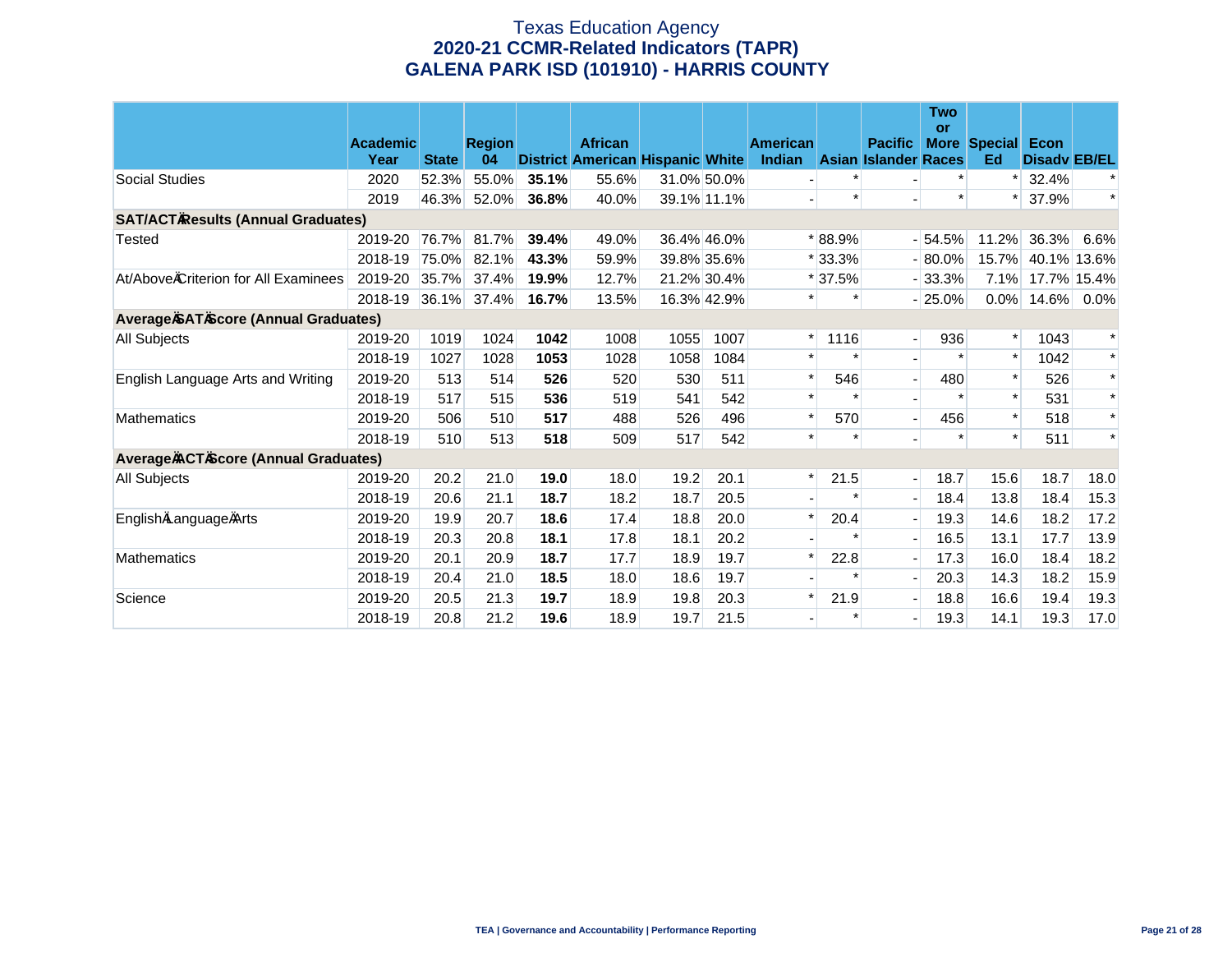# Texas Education Agency **2020-21 Other Postsecondary Indicators (TAPR) GALENA PARK ISD (101910) - HARRIS COUNTY**

|                                                                                                |                         |              |                     |       |                                                    |       |             |                           |             |                                               | Two<br>or |                                |                     |             |
|------------------------------------------------------------------------------------------------|-------------------------|--------------|---------------------|-------|----------------------------------------------------|-------|-------------|---------------------------|-------------|-----------------------------------------------|-----------|--------------------------------|---------------------|-------------|
|                                                                                                | <b>Academic</b><br>Year | <b>State</b> | <b>Region</b><br>04 |       | <b>African</b><br>District American Hispanic White |       |             | <b>American</b><br>Indian |             | <b>Pacific</b><br><b>Asian Islander Races</b> |           | <b>More Special Econ</b><br>Ed | <b>Disady EB/EL</b> |             |
| Advanced/Dual-Credit Course Completion (Grades 9-12)                                           |                         |              |                     |       |                                                    |       |             |                           |             |                                               |           |                                |                     |             |
| Any Subject                                                                                    | 2019-20                 | 46.3%        | 46.9%               | 53.7% | 46.3%                                              |       | 55.1% 56.4% |                           | 45.5% 80.0% |                                               | 50.0%     | 28.7%                          | 52.9%               | 38.8%       |
|                                                                                                | 2018-19                 | 44.6%        | 44.2%               | 50.4% | 45.2%                                              |       | 51.3% 51.5% |                           | 43.8% 75.0% |                                               | 51.1%     | 17.6%                          |                     | 48.9% 32.9% |
| English Language Arts                                                                          | 2019-20                 | 18.2%        | 20.0%               | 23.5% | 19.6%                                              | 24.1% | 28.4%       | 19.0%                     | 43.4%       |                                               | 18.4%     | 12.1%                          | 22.7%               | 21.5%       |
|                                                                                                | 2018-19                 | 17.8%        | 18.5%               | 22.8% | 21.5%                                              | 22.9% | 23.2%       | 20.0%                     | 40.0%       |                                               | 35.0%     | 3.9%                           |                     | 21.3% 20.2% |
| <b>Mathematics</b>                                                                             | 2019-20                 | 20.7%        | 20.8%               | 15.3% | 13.6%                                              | 15.2% | 17.2%       | 14.3%                     | 42.3%       |                                               | 23.7%     | 7.6%                           | 15.2%               | 3.5%        |
|                                                                                                | 2018-19                 | 20.4%        | 19.8%               | 12.3% | 12.3%                                              | 12.1% | 10.4%       | 14.3%                     | 38.5%       |                                               | 13.2%     | 0.9%                           | 11.3%               | 1.7%        |
| Science                                                                                        | 2019-20                 | 22.4%        | 20.7%               | 24.8% | 22.8%                                              |       | 25.0% 29.2% | 18.2%                     | 41.2%       |                                               | 16.7%     | 15.6%                          | 24.7%               | 16.5%       |
|                                                                                                | 2018-19                 | 21.7%        | 20.0%               | 24.5% | 22.9%                                              |       | 24.8% 26.2% |                           | 7.1% 32.7%  |                                               | 30.8%     | 13.7%                          | 23.5%               | 15.2%       |
| Social Studies                                                                                 | 2019-20                 | 24.6%        | 24.8%               | 28.9% | 26.0%                                              |       | 29.2% 32.9% |                           | 18.2% 60.4% |                                               | 29.7%     | 1.8%                           | 26.7%               | 3.9%        |
|                                                                                                | 2018-19                 | 23.6%        | 22.7%               | 28.1% | 26.3%                                              |       | 27.7% 33.8% |                           | 31.3% 68.6% |                                               | 40.0%     | 1.2%                           | 26.2%               | 2.5%        |
| <b>CTE Coherent Sequence (Annual Graduates)</b>                                                |                         |              |                     |       |                                                    |       |             |                           |             |                                               |           |                                |                     |             |
|                                                                                                | 2019-20                 | 58.5%        | 55.9%               | 79.3% | 82.1%                                              |       | 79.2% 70.0% |                           | $* 77.8%$   |                                               | $-163.6%$ |                                | 86.4% 81.0% 75.1%   |             |
|                                                                                                | 2018-19                 | 59.0%        | 53.8%               | 80.5% | 77.8%                                              |       | 81.7% 76.3% |                           | $*$ 58.3%   |                                               | $-166.7%$ | 71.4%                          |                     | 81.9% 80.5% |
| Graduates Enrolled in Texas Institution of Higher Education (TX IHE)                           |                         |              |                     |       |                                                    |       |             |                           |             |                                               |           |                                |                     |             |
|                                                                                                | 2018-19                 | 52.6%        | 53.6%               | 45.5% | 51.8%                                              |       | 44.4% 39.0% |                           | $*$ 41.7%   |                                               | $-146.7%$ | 26.1%                          |                     | 43.9% 22.1% |
|                                                                                                | 2017-18                 | 53.4%        | 54.7%               | 46.2% | 48.4%                                              |       | 45.6% 39.4% |                           | $*$ 71.4%   |                                               | $-154.5%$ | $25.0\%$                       | 44.7% 30.0%         |             |
| Graduates in TX IHE Completing One Year Without Enrollment in a Developmental Education Course |                         |              |                     |       |                                                    |       |             |                           |             |                                               |           |                                |                     |             |
|                                                                                                | 2018-19                 | 42.2%        | 42.7%               | 19.6% | 21.7%                                              |       | 19.5% 18.2% | $\ast$                    |             |                                               |           | $\ast$                         | 19.8%               |             |
|                                                                                                | 2017-18                 |              | 60.7% 63.3%         | 40.7% | 24.8%                                              |       | 42.5% 57.7% | $\ast$                    | 80.0%       |                                               | $-133.3%$ | 2.9%                           |                     | 38.2% 13.1% |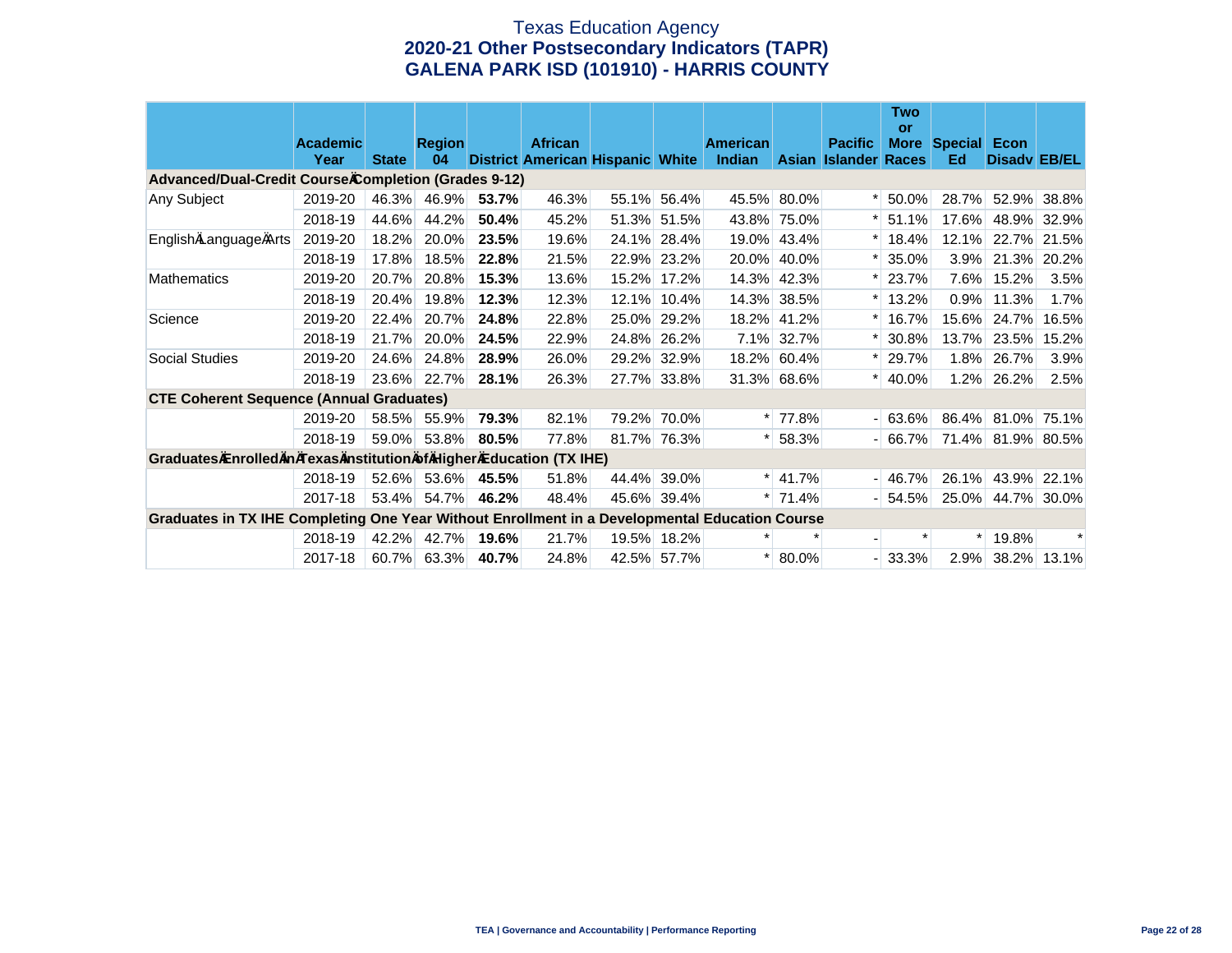# Texas Education Agency **2020-21 Student Information (TAPR) GALENA PARK ISD (101910) - HARRIS COUNTY**

|                                               |        | ----------- Membership ----------- ------------ Enrollment ------------ |                 |       |                |       |                                                                                       |       |
|-----------------------------------------------|--------|-------------------------------------------------------------------------|-----------------|-------|----------------|-------|---------------------------------------------------------------------------------------|-------|
|                                               |        |                                                                         |                 |       |                |       | ---- District ---- -------- State -------- ---- District ---- -------- State -------- |       |
| <b>Student Information</b>                    |        |                                                                         |                 |       |                |       | Count Percent Count Percent Count Percent Count Percent                               |       |
|                                               |        |                                                                         |                 |       |                |       |                                                                                       |       |
| <b>Total Students</b>                         |        |                                                                         |                 |       |                |       | 21,896 100.0% 5,359,040 100.0% 21,918 100.0% 5,371,586 100.0%                         |       |
| <b>Students by Grade:</b>                     |        |                                                                         |                 |       |                |       |                                                                                       |       |
| Early Childhood Education                     | 36     | 0.2%                                                                    | 13,855          | 0.3%  | 47             | 0.2%  | 20,991                                                                                | 0.4%  |
| Pre-Kindergarten                              | 930    | 4.2%                                                                    | 196,560         | 3.7%  | 930            | 4.2%  | 197,093                                                                               | 3.7%  |
| Kindergarten                                  | 1,362  | 6.2%                                                                    | 360,865         | 6.7%  | 1,362          | 6.2%  | 361,349                                                                               | 6.7%  |
| Grade 1                                       | 1,463  | 6.7%                                                                    | 380,973         | 7.1%  | 1,464          | 6.7%  | 381,403                                                                               | 7.1%  |
| Grade 2                                       | 1,467  | 6.7%                                                                    | 379,725         | 7.1%  | 1,467          | 6.7%  | 380,122                                                                               | 7.1%  |
| Grade 3                                       | 1,454  | 6.6%                                                                    | 380,802         | 7.1%  | 1,454          | 6.6%  | 381,135                                                                               | 7.1%  |
| Grade 4                                       | 1,538  | 7.0%                                                                    | 385,090         | 7.2%  | 1,539          | 7.0%  | 385,364                                                                               | 7.2%  |
| Grade 5                                       | 1,539  | 7.0%                                                                    | 395,436         | 7.4%  | 1,539          | 7.0%  | 395,649                                                                               | 7.4%  |
| Grade 6                                       | 1,677  | 7.7%                                                                    | 414,197         | 7.7%  | 1,677          | 7.7%  | 414,357                                                                               | 7.7%  |
| Grade 7                                       | 1,789  | 8.2%                                                                    | 421,222         | 7.9%  | 1,789          | 8.2%  | 421,347                                                                               | 7.8%  |
| Grade 8                                       | 1,694  | 7.7%                                                                    | 422,386         | 7.9%  | 1,695          | 7.7%  | 422,505                                                                               | 7.9%  |
| Grade 9                                       | 1,716  | 7.8%                                                                    | 436,396         | 8.1%  | 1,716          | 7.8%  | 436,523                                                                               | 8.1%  |
| Grade 10                                      | 1,746  | 8.0%                                                                    | 420,502         | 7.8%  | 1,746          | 8.0%  | 420,705                                                                               | 7.8%  |
| Grade 11                                      | 1,738  | 7.9%                                                                    | 388,143         | 7.2%  | 1,738          | 7.9%  | 388,443                                                                               | 7.2%  |
| Grade 12                                      | 1,747  | 8.0%                                                                    | 362,888         | 6.8%  | 1,755          | 8.0%  | 364,600                                                                               | 6.8%  |
| <b>Ethnic Distribution:</b>                   |        |                                                                         |                 |       |                |       |                                                                                       |       |
| African American                              | 3,282  | 15.0%                                                                   | 680,285         | 12.7% | 3,285          | 15.0% | 681,401                                                                               | 12.7% |
| Hispanic                                      | 17,438 |                                                                         | 79.6% 2,835,771 |       | 52.9% 17,456   |       | 79.6% 2,840,982                                                                       | 52.9% |
| White                                         | 836    |                                                                         | 3.8% 1,418,789  | 26.5% | 837            |       | 3.8% 1,424,251                                                                        | 26.5% |
| American Indian                               | 56     | 0.3%                                                                    | 18,712          | 0.3%  | 56             | 0.3%  | 18,755                                                                                | 0.3%  |
| Asian                                         | 139    | 0.6%                                                                    | 253,856         | 4.7%  | 139            | 0.6%  | 254,163                                                                               | 4.7%  |
| Pacific Islander                              | 7      | 0.0%                                                                    | 8,259           | 0.2%  | $\overline{7}$ | 0.0%  | 8,271                                                                                 | 0.2%  |
| Two or More Races                             | 138    | 0.6%                                                                    | 143,368         | 2.7%  | 138            | 0.6%  | 143,763                                                                               | 2.7%  |
| Sex:                                          |        |                                                                         |                 |       |                |       |                                                                                       |       |
| Female                                        | 10,694 |                                                                         | 48.8% 2,620,239 |       | 48.9% 10,701   |       | 48.8% 2,624,722                                                                       | 48.9% |
| Male                                          | 11,202 |                                                                         | 51.2% 2,738,801 |       | 51.1% 11,217   |       | 51.2% 2,746,864                                                                       | 51.1% |
|                                               |        |                                                                         |                 |       |                |       |                                                                                       |       |
| Economically Disadvantaged                    | 19,035 |                                                                         | 86.9% 3,229,178 |       | 60.3% 19,054   |       | 86.9% 3,233,417                                                                       | 60.2% |
| Non-Educationally Disadvantaged               | 2,861  |                                                                         | 13.1% 2,129,862 | 39.7% | 2,864          |       | 13.1% 2,138,169                                                                       | 39.8% |
| Section 504 Students                          | 815    | 3.7%                                                                    | 387,490         | 7.2%  | 816            | 3.7%  | 387,622                                                                               | 7.2%  |
| EB Students/EL                                | 8,140  |                                                                         | 37.2% 1,108,207 | 20.7% | 8,146          |       | 37.2% 1,108,883                                                                       | 20.6% |
| Students w/ Disciplinary Placements (2019-20) | 253    | 1.1%                                                                    | 66,833          | 1.2%  |                |       |                                                                                       |       |
| Students w/ Dyslexia                          | 563    | 2.6%                                                                    | 241,070         | 4.5%  | 563            | 2.6%  | 241,197                                                                               | 4.5%  |
| <b>Foster Care</b>                            | 26     | 0.1%                                                                    | 17,033          | 0.3%  | 26             | 0.1%  | 17,090                                                                                | 0.3%  |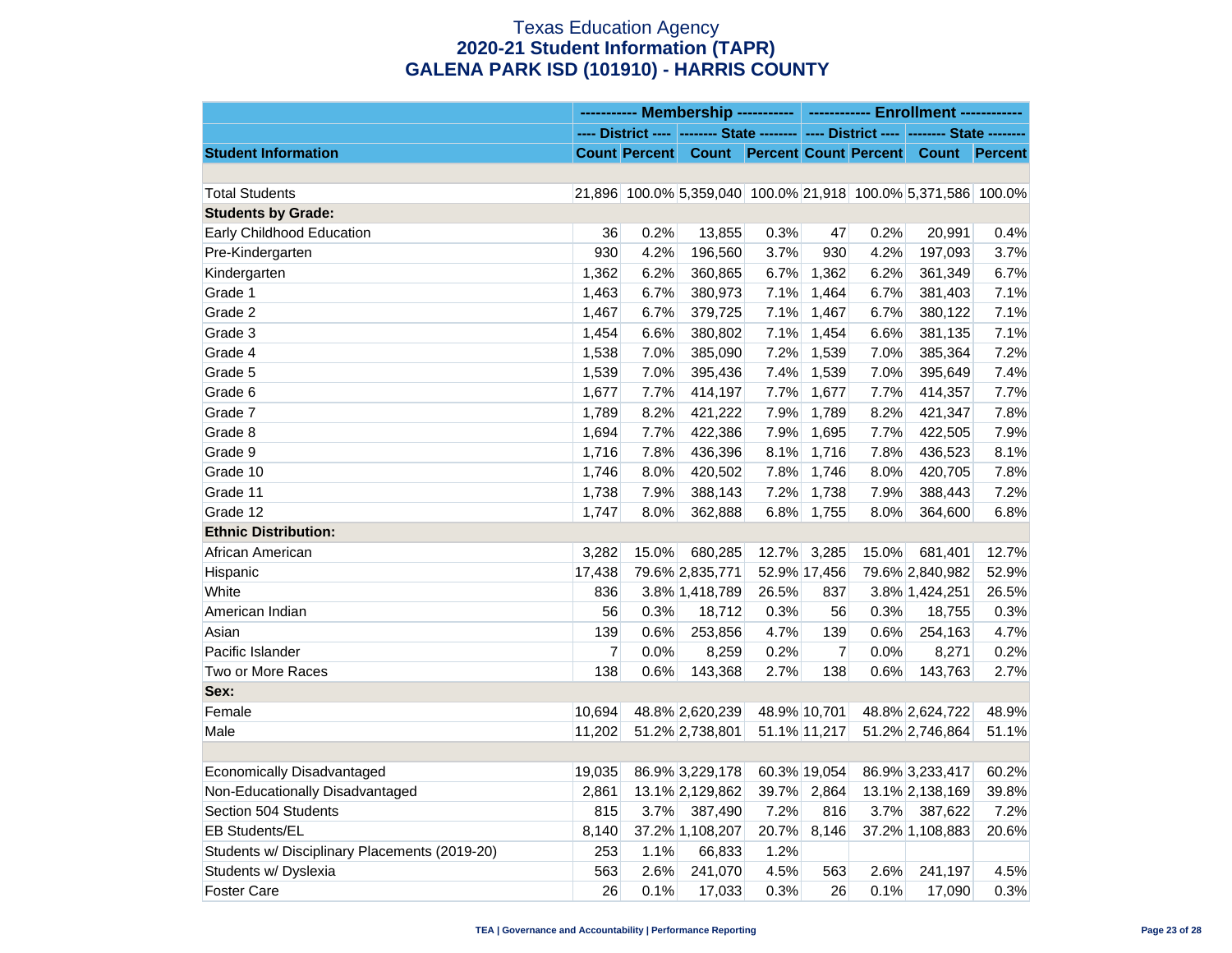# Texas Education Agency **2020-21 Student Information (TAPR) GALENA PARK ISD (101910) - HARRIS COUNTY**

|                                                           | ---------- Membership -----------   ------------ Enrollment ------------ |                      |                                    |       |              |       |                                                                                                          |       |
|-----------------------------------------------------------|--------------------------------------------------------------------------|----------------------|------------------------------------|-------|--------------|-------|----------------------------------------------------------------------------------------------------------|-------|
|                                                           |                                                                          |                      |                                    |       |              |       | ---- District ----    -------- State    --------    ----    District ----     -------- State    -------- |       |
| <b>Student Information</b>                                |                                                                          | <b>Count Percent</b> | <b>Count Percent Count Percent</b> |       |              |       | <b>Count</b> Percent                                                                                     |       |
| Homeless                                                  | 374                                                                      | 1.7%                 | 57,709                             | 1.1%  | 374          | 1.7%  | 57,811                                                                                                   | 1.1%  |
| Immigrant                                                 | 487                                                                      | 2.2%                 | 108,025                            | 2.0%  | 487          | 2.2%  | 108,092                                                                                                  | 2.0%  |
| Migrant                                                   | 46                                                                       | 0.2%                 | 16,657                             | 0.3%  | 46           | 0.2%  | 16,733                                                                                                   | 0.3%  |
| Title I                                                   |                                                                          |                      | 21,895 100.0% 3,457,855            |       |              |       | 64.5% 21,917 100.0% 3,464,887                                                                            | 64.5% |
| Military Connected                                        | 85                                                                       | 0.4%                 | 144,596                            | 2.7%  | 85           | 0.4%  | 144,683                                                                                                  | 2.7%  |
| At-Risk                                                   | 15.249                                                                   |                      | 69.6% 2,634,284                    |       | 49.2% 15,258 |       | 69.6% 2,636,849                                                                                          | 49.1% |
| <b>Students by Instructional Program:</b>                 |                                                                          |                      |                                    |       |              |       |                                                                                                          |       |
| <b>Bilingual/ESL Education</b>                            | 8,044                                                                    |                      | 36.7% 1,123,936                    | 21.0% | 8,050        |       | 36.7% 1,124,413                                                                                          | 20.9% |
| Gifted and Talented Education                             | 1,458                                                                    | 6.7%                 | 443,781                            | 8.3%  | 1,458        | 6.7%  | 443,849                                                                                                  | 8.3%  |
| <b>Special Education</b>                                  | 2,284                                                                    | 10.4%                | 595,885                            |       | 11.1% 2,296  | 10.5% | 605,043                                                                                                  | 11.3% |
| Students with Disabilities by Type of Primary Disability: |                                                                          |                      |                                    |       |              |       |                                                                                                          |       |
| <b>Total Students with Disabilities</b>                   | 2,284                                                                    |                      | 595,885                            |       |              |       |                                                                                                          |       |
| By Type of Primary Disability                             |                                                                          |                      |                                    |       |              |       |                                                                                                          |       |
| Students with Intellectual Disabilities                   | 1,156                                                                    | 50.6%                | 253,352                            | 42.5% |              |       |                                                                                                          |       |
| Students with Physical Disabilities                       | 337                                                                      | 14.8%                | 127,106                            | 21.3% |              |       |                                                                                                          |       |
| <b>Students with Autism</b>                               | 282                                                                      | 12.3%                | 83,737                             | 14.1% |              |       |                                                                                                          |       |
| Students with Behavioral Disabilities                     | 461                                                                      | 20.2%                | 122,624                            | 20.6% |              |       |                                                                                                          |       |
| Students with Non-Categorical Early Childhood             | 48                                                                       | 2.1%                 | 9,066                              | 1.5%  |              |       |                                                                                                          |       |
| Mobility (2019-20):                                       |                                                                          |                      |                                    |       |              |       |                                                                                                          |       |
| <b>Total Mobile Students</b>                              | 2,454                                                                    | 11.7%                | 726,083                            | 13.8% |              |       |                                                                                                          |       |
| By Ethnicity:                                             |                                                                          |                      |                                    |       |              |       |                                                                                                          |       |
| African American                                          | 573                                                                      | 2.7%                 | 148,832                            | 2.8%  |              |       |                                                                                                          |       |
| Hispanic                                                  | 1,729                                                                    | 8.2%                 | 372,491                            | 7.1%  |              |       |                                                                                                          |       |
| White                                                     | 100                                                                      | 0.5%                 | 160,748                            | 3.1%  |              |       |                                                                                                          |       |
| American Indian                                           | 10                                                                       | 0.0%                 | 2,944                              | 0.1%  |              |       |                                                                                                          |       |
| Asian                                                     | 14                                                                       | 0.1%                 | 18,370                             | 0.4%  |              |       |                                                                                                          |       |
| Pacific Islander                                          | $\Omega$                                                                 | 0.0%                 | 1,484                              | 0.0%  |              |       |                                                                                                          |       |
| Two or More Races                                         | 28                                                                       | 0.1%                 | 21,214                             | 0.4%  |              |       |                                                                                                          |       |
| Count and Percent of Special Ed Students who are Mobile   | 318                                                                      | 14.0%                | 102,036                            | 16.5% |              |       |                                                                                                          |       |
| Count and Percent of EB Students/EL who are Mobile        | 754                                                                      | 10.3%                | 137,410                            | 13.6% |              |       |                                                                                                          |       |
| Count and Percent of Econ Dis Students who are Mobile     | 2,229                                                                    | 12.4%                | 508,900                            | 16.0% |              |       |                                                                                                          |       |
| <b>Student Attrition (2019-20):</b>                       |                                                                          |                      |                                    |       |              |       |                                                                                                          |       |
| <b>Total Student Attrition</b>                            | 2,087                                                                    | 12.9%                | 700,130                            | 16.6% |              |       |                                                                                                          |       |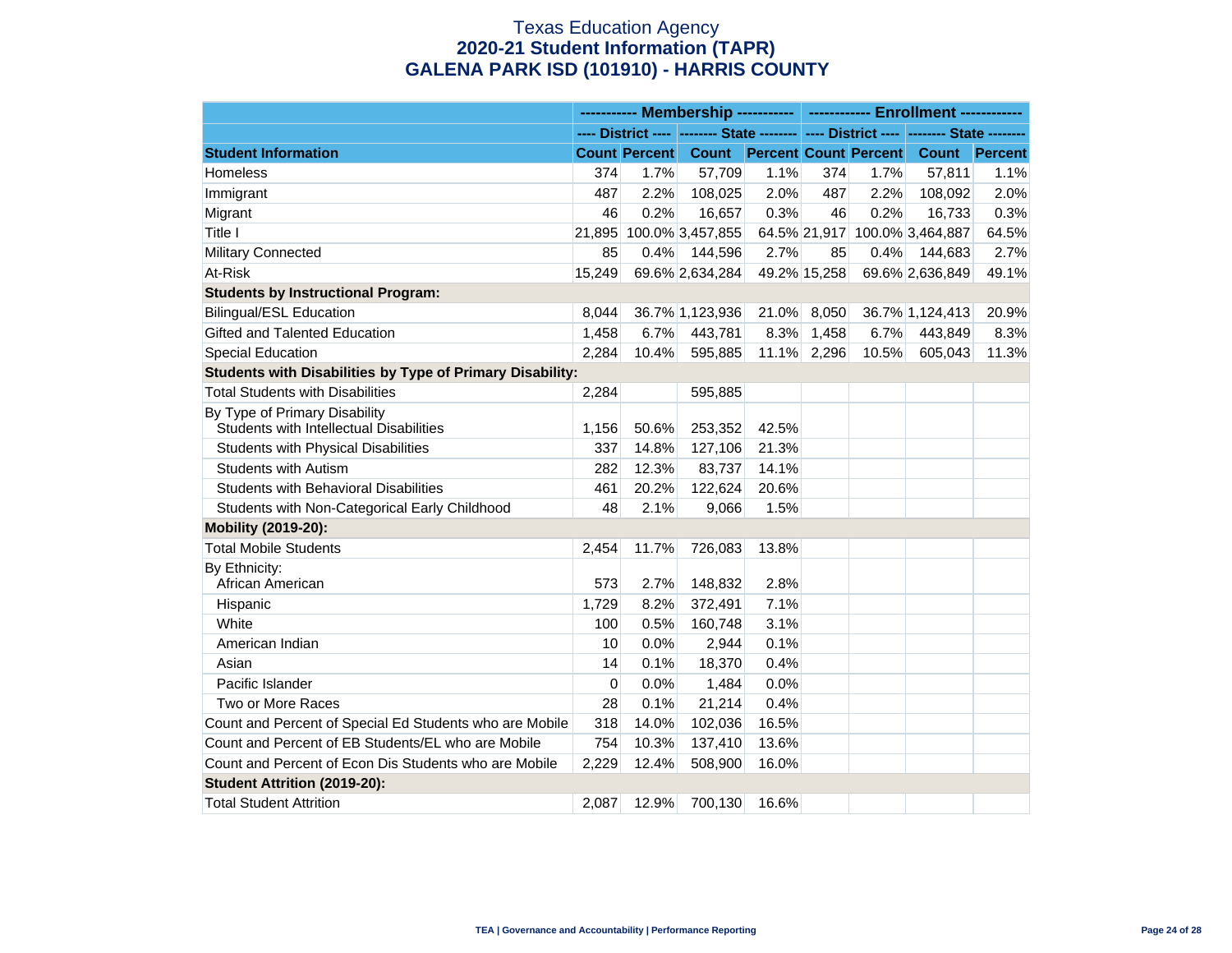### Texas Education Agency **2020-21 Student Information (TAPR) GALENA PARK ISD (101910) - HARRIS COUNTY**

|                                  | -Non-Special<br><b>Education</b><br>Rates-       |         | -Special<br><b>Education</b><br>Rates- |         |  |  |  |  |
|----------------------------------|--------------------------------------------------|---------|----------------------------------------|---------|--|--|--|--|
| <b>Student</b>                   | <b>Information District State District State</b> |         |                                        |         |  |  |  |  |
| <b>Retention Rates by Grade:</b> |                                                  |         |                                        |         |  |  |  |  |
| Kindergarten                     | 1.8%                                             | 1.4%    | 4.3%                                   | 4.8%    |  |  |  |  |
| Grade 1                          | 4.3%                                             | 1.9%    | 4.3%                                   | 3.2%    |  |  |  |  |
| Grade 2                          | 1.9%                                             | 1.0%    | $3.4\%$                                | 1.4%    |  |  |  |  |
| Grade 3                          | $1.0\%$                                          | 0.5%    | $0.0\%$                                | 0.6%    |  |  |  |  |
| Grade 4                          | $0.5\%$                                          | 0.3%    | $0.0\%$                                | $0.4\%$ |  |  |  |  |
| Grade 5                          | $0.1\%$                                          | $0.2\%$ | $0.0\%$                                | $0.3\%$ |  |  |  |  |
| Grade 6                          | $0.2\%$                                          | $0.2\%$ | $0.0\%$                                | 0.3%    |  |  |  |  |
| Grade 7                          | $0.7\%$                                          | 0.3%    | $1.1\%$                                | 0.3%    |  |  |  |  |
| Grade 8                          | $0.0\%$                                          | 0.2%    | $0.0\%$                                | $0.4\%$ |  |  |  |  |
| Grade 9                          | 0.3%                                             | 4.7%    | $0.0\%$                                | 7.8%    |  |  |  |  |

|                        |       | ---- District ----   ----- State ----- |               |                                    |
|------------------------|-------|----------------------------------------|---------------|------------------------------------|
|                        |       |                                        |               | <b>Count Percent Count Percent</b> |
| Data Quality:          |       |                                        |               |                                    |
| Underreported Students | -33 I |                                        | $0.3\%$ 6.039 | $0.2\%$                            |

Class Size Averages by Grade and Subject (Derived from teacher responsibility records):

| <b>Class Size</b><br><b>Information</b> | <b>District State</b> |      |
|-----------------------------------------|-----------------------|------|
| Elementary:                             |                       |      |
| Kindergarten                            | 19.1                  | 17.7 |
| Grade 1                                 | 18.2                  | 18.0 |
| Grade 2                                 | 17.7                  | 18.0 |
| Grade 3                                 | 18.1                  | 18.2 |
| Grade 4                                 | 18.2                  | 18.3 |
| Grade 5                                 | 19.8                  | 19.8 |
| Grade 6                                 | 23.1                  | 19.4 |
| Secondary:                              |                       |      |
| English/Language Arts                   | 16.9                  | 15.7 |
| Foreign Languages                       | 24.2                  | 17.8 |
| <b>Mathematics</b>                      | 19.6                  | 16.9 |
| Science                                 | 21.6                  | 17.9 |
| Social Studies                          | 21.9                  | 18.3 |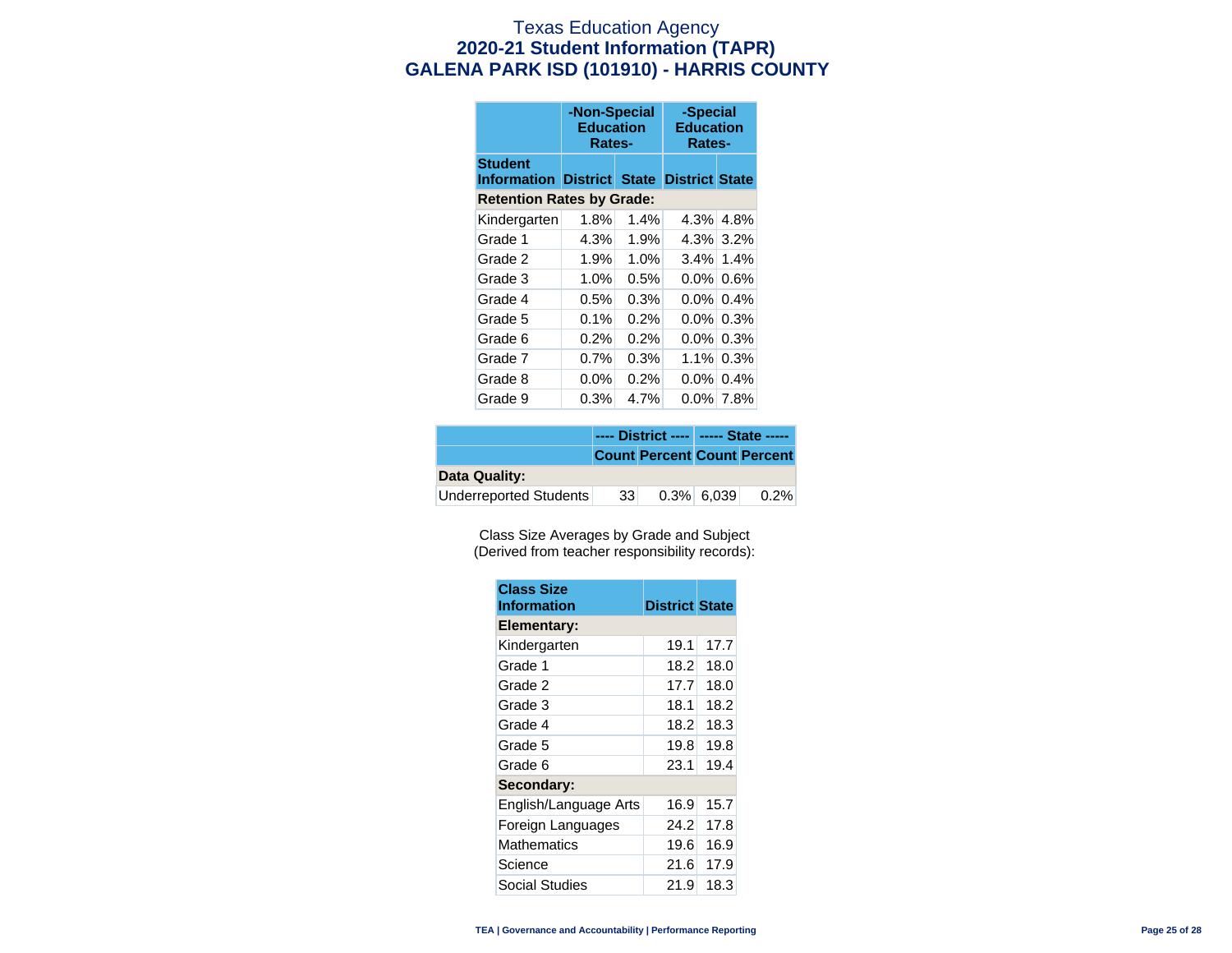## Texas Education Agency **2020-21 Staff Information (TAPR) GALENA PARK ISD (101910) - HARRIS COUNTY**

|                                               |         |                      | ------- State ------- |                |  |
|-----------------------------------------------|---------|----------------------|-----------------------|----------------|--|
| <b>Staff Information</b>                      |         | <b>Count Percent</b> | Count                 | <b>Percent</b> |  |
|                                               |         |                      |                       |                |  |
| <b>Total Staff</b>                            | 3.224.7 |                      | 100.0% 745,316.3      | 100.0%         |  |
|                                               |         |                      |                       |                |  |
| Professional Staff:                           | 1,949.4 |                      | 60.5% 479,219.1       | 64.3%          |  |
| <b>Teachers</b>                               | 1,404.4 |                      | 43.6% 369,395.4       | 49.6%          |  |
| <b>Professional Support</b>                   | 397.0   | 12.3%                | 78,787.8              | 10.6%          |  |
| Campus Administration (School Leadership)     | 89.0    | 2.8%                 | 22,378.5              | 3.0%           |  |
| Central Administration                        | 59.0    | 1.8%                 | 8,657.4               | 1.2%           |  |
| <b>Educational Aides:</b>                     | 249.3   | 7.7%                 | 79,348.7              | 10.6%          |  |
| <b>Auxiliary Staff:</b>                       | 1,025.9 |                      | 31.8% 186,748.5       | 25.1%          |  |
| <b>Librarians and Counselors (Headcount):</b> |         |                      |                       |                |  |
| Full-time Librarians                          | 18.0    | n/a                  | 4,290.0               | n/a            |  |
| Part-time Librarians                          | 2.0     | n/a                  | 582.0                 | n/a            |  |
| <b>Full-time Counselors</b>                   | 47.0    | n/a                  | 13,211.0              | n/a            |  |
| Part-time Counselors                          | 0.0     | n/a                  | 1,126.0               | n/a            |  |
|                                               |         |                      |                       |                |  |
| <b>Total Minority Staff:</b>                  | 2,554.4 |                      | 79.2% 384,122.4       | 51.5%          |  |
| <b>Teachers by Ethnicity:</b>                 |         |                      |                       |                |  |
| African American                              | 436.0   | 31.0%                | 41,186.3              | 11.1%          |  |
| Hispanic                                      | 540.8   |                      | 38.5% 104,985.0       | 28.4%          |  |
| White                                         | 335.7   |                      | 23.9% 210,367.3       | 56.9%          |  |
| American Indian                               | 4.0     | 0.3%                 | 1,261.0               | 0.3%           |  |
| Asian                                         | 60.0    | 4.3%                 | 6,656.1               | 1.8%           |  |
| Pacific Islander                              | 0.0     | 0.0%                 | 618.8                 | 0.2%           |  |
| Two or More Races                             | 27.9    | 2.0%                 | 4,320.9               | 1.2%           |  |
| <b>Teachers by Sex:</b>                       |         |                      |                       |                |  |
| Males                                         | 387.0   | 27.6%                | 88,006.1              | 23.8%          |  |
| Females                                       | 1,017.4 |                      | 72.4% 281,389.3       | 76.2%          |  |
| <b>Teachers by Highest Degree Held:</b>       |         |                      |                       |                |  |
| No Degree                                     | 26.0    | 1.8%                 | 4,422.7               | 1.2%           |  |
| <b>Bachelors</b>                              | 983.7   |                      | 70.0% 269,818.0       | 73.0%          |  |
| <b>Masters</b>                                | 369.8   | 26.3%                | 92,432.5              | 25.0%          |  |
| Doctorate                                     | 25.0    | 1.8%                 | 2,722.3               | 0.7%           |  |
| <b>Teachers by Years of Experience:</b>       |         |                      |                       |                |  |
| <b>Beginning Teachers</b>                     | 76.9    | 5.5%                 | 24,880.4              | 6.7%           |  |
| 1-5 Years Experience                          | 497.7   |                      | 35.4% 102,753.7       | 27.8%          |  |
| 6-10 Years Experience                         | 240.1   | 17.1%                | 74,854.8              | 20.3%          |  |
| 11-20 Years Experience                        | 397.8   |                      | 28.3% 107,653.1       | 29.1%          |  |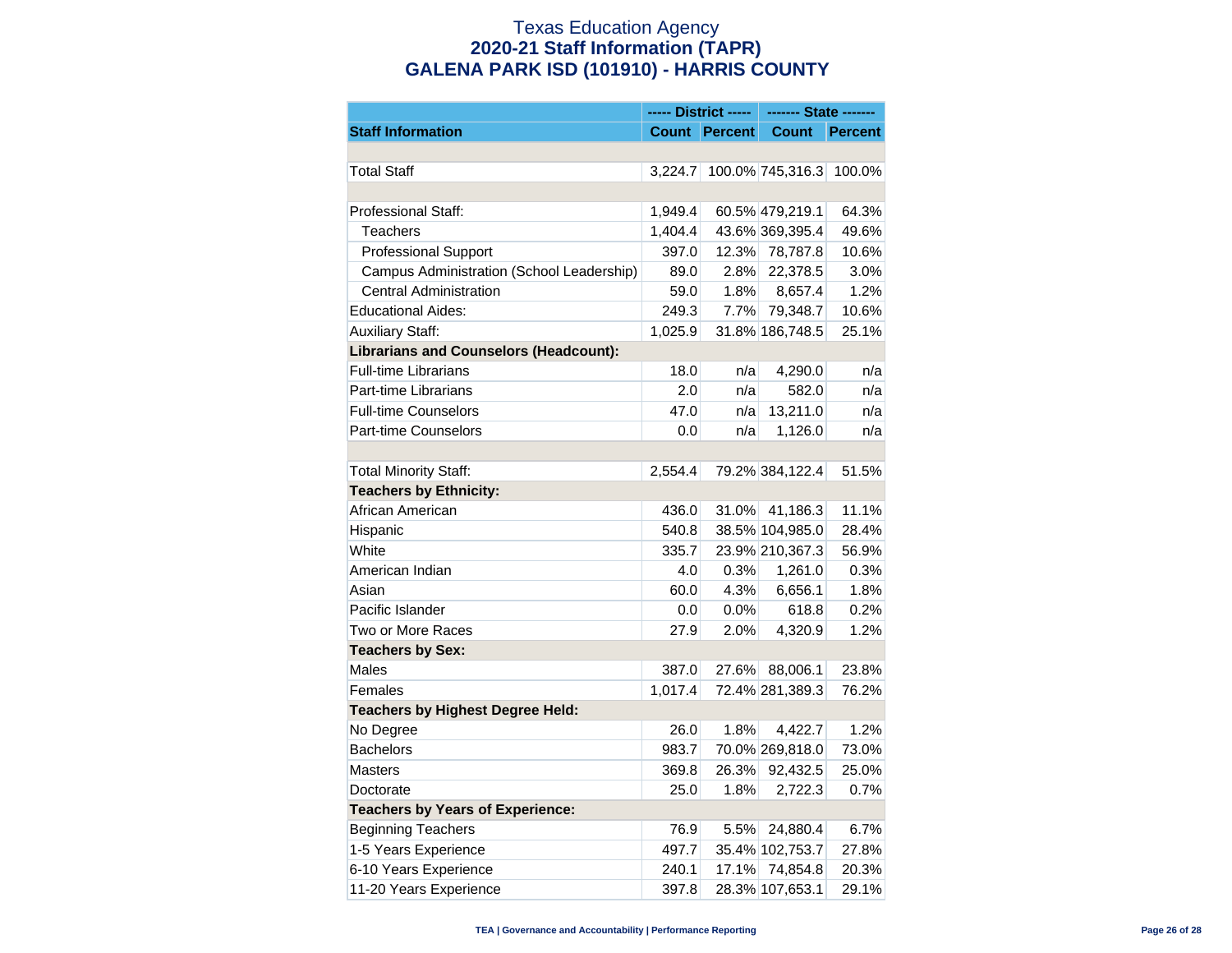# Texas Education Agency **2020-21 Staff Information (TAPR) GALENA PARK ISD (101910) - HARRIS COUNTY**

|                                |       |     | ------ District -----   ------- State ------- |         |
|--------------------------------|-------|-----|-----------------------------------------------|---------|
| <b>Staff Information</b>       |       |     | <b>Count Percent Count</b>                    | Percent |
| 21-30 Years Experience         | 153.0 |     | 10.9% 47.975.4                                | 13.0%   |
| Over 30 Years Experience       | 39.0  |     | 2.8% 11.278.0                                 | 3.1%    |
|                                |       |     |                                               |         |
| Number of Students per Teacher | 15.6  | n/a | 14.5                                          | n/a     |

| <b>Staff Information</b>                                             | <b>District</b> | <b>State</b> |
|----------------------------------------------------------------------|-----------------|--------------|
| <b>Experience of Campus Leadership:</b>                              |                 |              |
| Average Years Experience of Principals                               | 7.5             | 6.4          |
| Average Years Experience of Principals with District                 | 6.7             | 5.5          |
| Average Years Experience of Assistant Principals                     | 5.8             | 5.5          |
| Average Years Experience of Assistant Principals with District       | 5.0             | 4.8          |
|                                                                      |                 |              |
| Average Years Experience of Teachers:                                | 10.3            | 11.2         |
| Average Years Experience of Teachers with District:                  | 8.0             | 7.2          |
| Average Teacher Salary by Years of Experience (regular duties only): |                 |              |
| <b>Beginning Teachers</b>                                            | \$56,553        | \$50,849     |
| 1-5 Years Experience                                                 | \$59,843        | \$53,288     |
| 6-10 Years Experience                                                | \$61,099        | \$56,282     |
| 11-20 Years Experience                                               | \$63,664        | \$59,900     |
| 21-30 Years Experience                                               | \$68,715        | \$64,637     |
| Over 30 Years Experience                                             | \$72,813        | \$69,974     |
| Average Actual Salaries (regular duties only):                       |                 |              |
| Teachers                                                             | \$62,286        | \$57,641     |
| <b>Professional Support</b>                                          | \$72,495        | \$68,030     |
| Campus Administration (School Leadership)                            | \$91,892        | \$83,424     |
| <b>Central Administration</b>                                        | \$118,688       | \$109,662    |
|                                                                      |                 |              |
| Instructional Staff Percent:                                         | 57.1%           | 64.6%        |
|                                                                      |                 |              |
| Turnover Rate for Teachers:                                          | 9.1%            | 14.3%        |
| <b>Staff Exclusions:</b>                                             |                 |              |
| Shared Services Arrangement Staff:<br><b>Professional Staff</b>      | 0.0             | 1,136.9      |
| <b>Educational Aides</b>                                             | 0.0             | 194.8        |
| <b>Auxiliary Staff</b>                                               | 0.0             | 397.5        |
|                                                                      |                 |              |
| Contracted Instructional Staff:                                      | 0.0             | 5.731.4      |